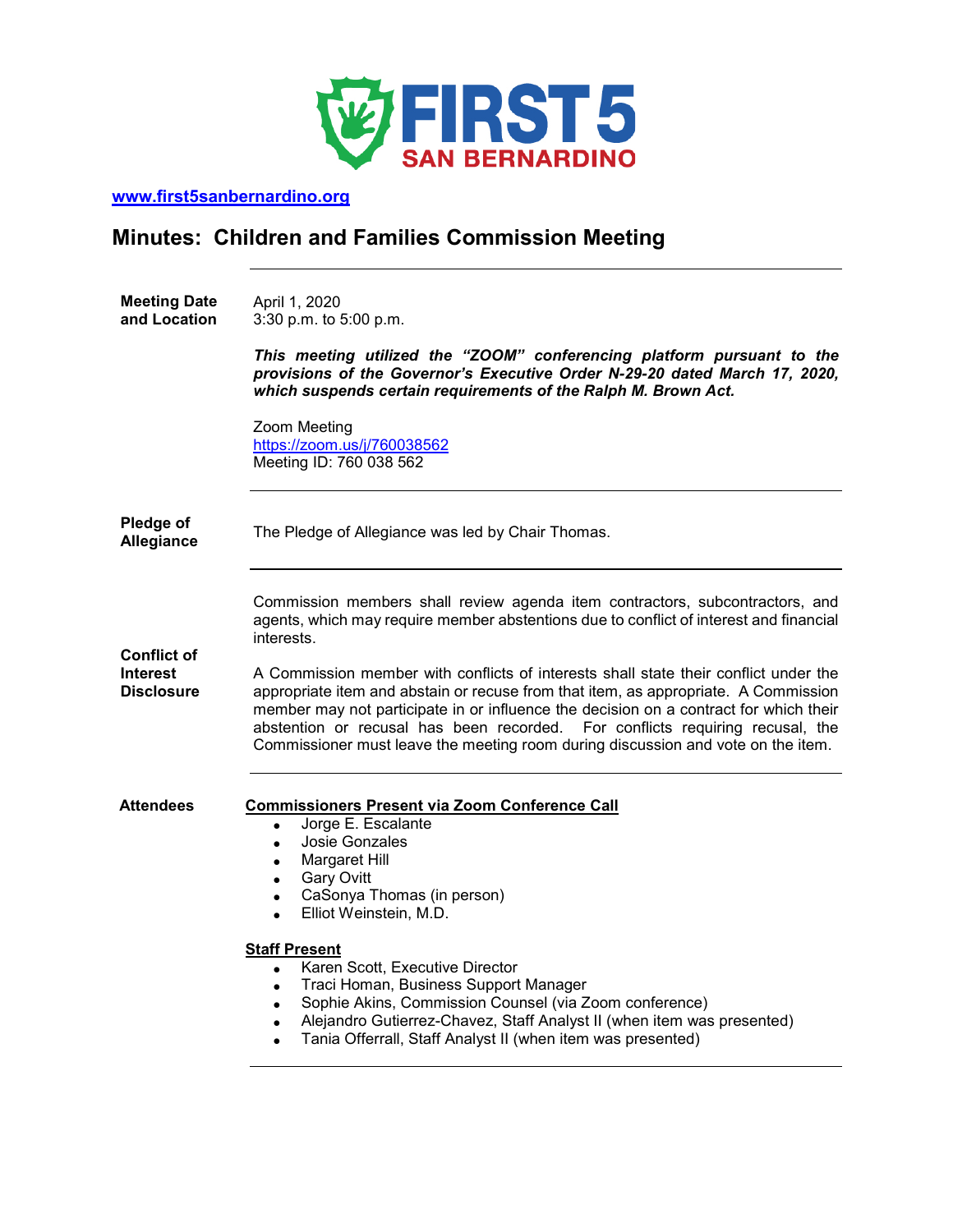| <b>Changes to the</b><br>Agenda                                | None                                                                                                                                                                                                                                                                                                                                                                                                                                                                                                                                     |
|----------------------------------------------------------------|------------------------------------------------------------------------------------------------------------------------------------------------------------------------------------------------------------------------------------------------------------------------------------------------------------------------------------------------------------------------------------------------------------------------------------------------------------------------------------------------------------------------------------------|
| Report-<br><b>Executive</b><br>Director,<br><b>Karen Scott</b> | <b>COVID-19 Updates</b><br>The F5SB administrative office located at 735 E. Carnegie Drive in San Bernardino<br>is currently closed to the public. No direct services are provided from this location.<br>Staff consists of 20 positions. At least 4 days per week, 75% or 15 of those are<br>working remotely telecommuting. The remaining staff are exercising social distancing<br>and appropriate hand washing in accordance with the recent mandates.<br>A virtual staff meeting was recently to inform and connect to one another. |
|                                                                | F5SB Community Engagement Specialist, LuCretia Dowdy is working 3 days per<br>week, which has included weekends, with the Joint Information Center (JIC) operated<br>by the County of San Bernardino and the Department of Public Health.                                                                                                                                                                                                                                                                                                |
|                                                                | Our AmeriCorps members are also working at home serving parents in the PATH<br>Home Visitation program, through telephone and virtual platforms and are also<br>completing certifications and training hours on line. Many of them volunteered hours<br>with the JIC as well.                                                                                                                                                                                                                                                            |
|                                                                | F5SB staff continues to work with and provide needed technical assistance to<br>contracted agencies via telephone, ZOOM, teleconferencing, etc. supporting the \$20<br>million investment in services and programs for children and families in this fiscal<br>year.                                                                                                                                                                                                                                                                     |
|                                                                | On March 17th, our partner agencies were contacted to survey their intent and ability<br>to remain open and serve children and families as contracted and their alternative<br>methods for operation. From those responses, we created a spreadsheet entitled<br>"COVID-19 Agency Operational Response and Needs."                                                                                                                                                                                                                       |
|                                                                | None of our partners report being unable to operate. Although not 100%, contract<br>agencies are providing services such as parent education, case management, and<br>emergency resources, as possible with staffing and through alternate methods such<br>as on-line, e-mail, phone and teleconferencing platforms.                                                                                                                                                                                                                     |
|                                                                | F5SB Executive Leadership and staff are working directly with our contracted<br>agencies to support their continued provision of services safely and minimize the<br>impact of reduced services and programs on our children and families.                                                                                                                                                                                                                                                                                               |
|                                                                | Sharing the message that there is no higher priority for First 5 San Bernardino than<br>the safety and health of our staff, contract agencies, systems partners, children,<br>families and our communities during this COVID-19 crisis, I, as Executive Director,<br>sent a letter to our contract agencies on Friday, March 27th.                                                                                                                                                                                                       |
|                                                                | The goal of that communication was two-fold: one, to share that the First 5 San<br>Bernardino Commission values our partnership and shared commitment and two, to<br>share temporary modifications to some of our work policies and work related<br>practices while completing this important work for the young children and families in<br>our County.                                                                                                                                                                                 |
|                                                                |                                                                                                                                                                                                                                                                                                                                                                                                                                                                                                                                          |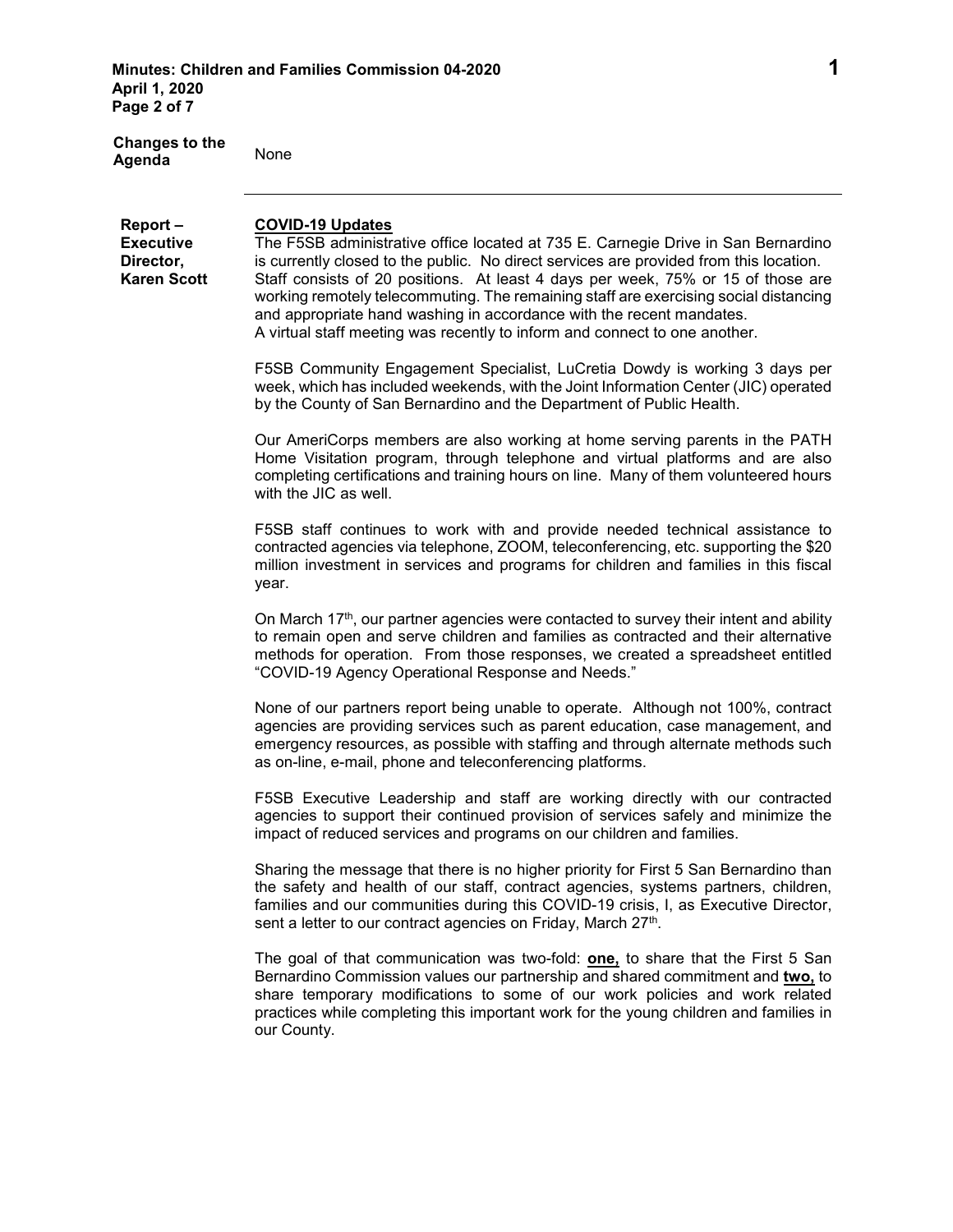#### *Highlights of information shared in the letter to partner agencies included***:**

All meetings held at First 5 San Bernardino conference rooms are suspended through April 30 and the office is closed to the public to reduce the risk of community exposure and spread.

Most First 5 San Bernardino staff is working remotely in cooperation with the "stay at home" order and, where and when feasible, will hold telephone/web-based meetings rather than in-person meetings.

The executive leadership, staff analysts, accountants, and general support staff will remain in service to their organizations for technical assistance related to their contract and will do so by telephone, teleconference, etc.

Effective March 1, 2020 through April 30, 2020: Contracted agencies will continue to be supported with funding for budgeted Administrative and Operation Costs if, in line with approved fiscal year budget, the established verification requirements and reporting responsibilities.

This continued funding is predicated on the business remaining operative for service to children and families as described in the scope of work however now, by alternative methods such as telephone, virtual/remote, teleconferencing, etc. and/or serving children and families in a collaborative approach.

Contract agencies were asked to explore ways that they could coordinate with other appropriate agencies to enhance service provision and remain relevant to the mission, while working remotely, and supporting emergency needs of children birth to age 5 and their families throughout our County. This collaborative approach maximizes the usage of California Children and Families Trust Fund monies made available through their contract and continued funding of their Administrative and Operations Cost.

An overview of the Federal/State and local aid available such as the CARES Act and the Families First Coronavirus Response Act. In this, First 5 San Bernardino's contingency plan, contracted agencies are responsible for determining the eligibility, applicability and application to any aid measures that affect their staff that are unable to work. Employees would not seek reimbursement from First 5 San Bernardino for hours not worked and where they have taken advantage of these Federal/State and/or local aid/relief opportunities.

Narrative Reporting - Responding and adhering to public health guidance may impact their contracted scope of work, deliverables, and/or expectations with First 5 San Bernardino and we do not wish this to affect their performance rating. Agencies are instructed to use the database system (Persimmony) as the vehicle to support clear understanding of their agency's circumstances, actions taken, staffing impacts, collaborative responses, etc., where contract targets and expected deliverables may not be met and/or where they have been successful in addressing areas that support enhanced or alternate services to children prenatal through age 5 and their families.

All other fiscal, evaluation and reporting requirements as mandated by the Commission remain the same as contracted.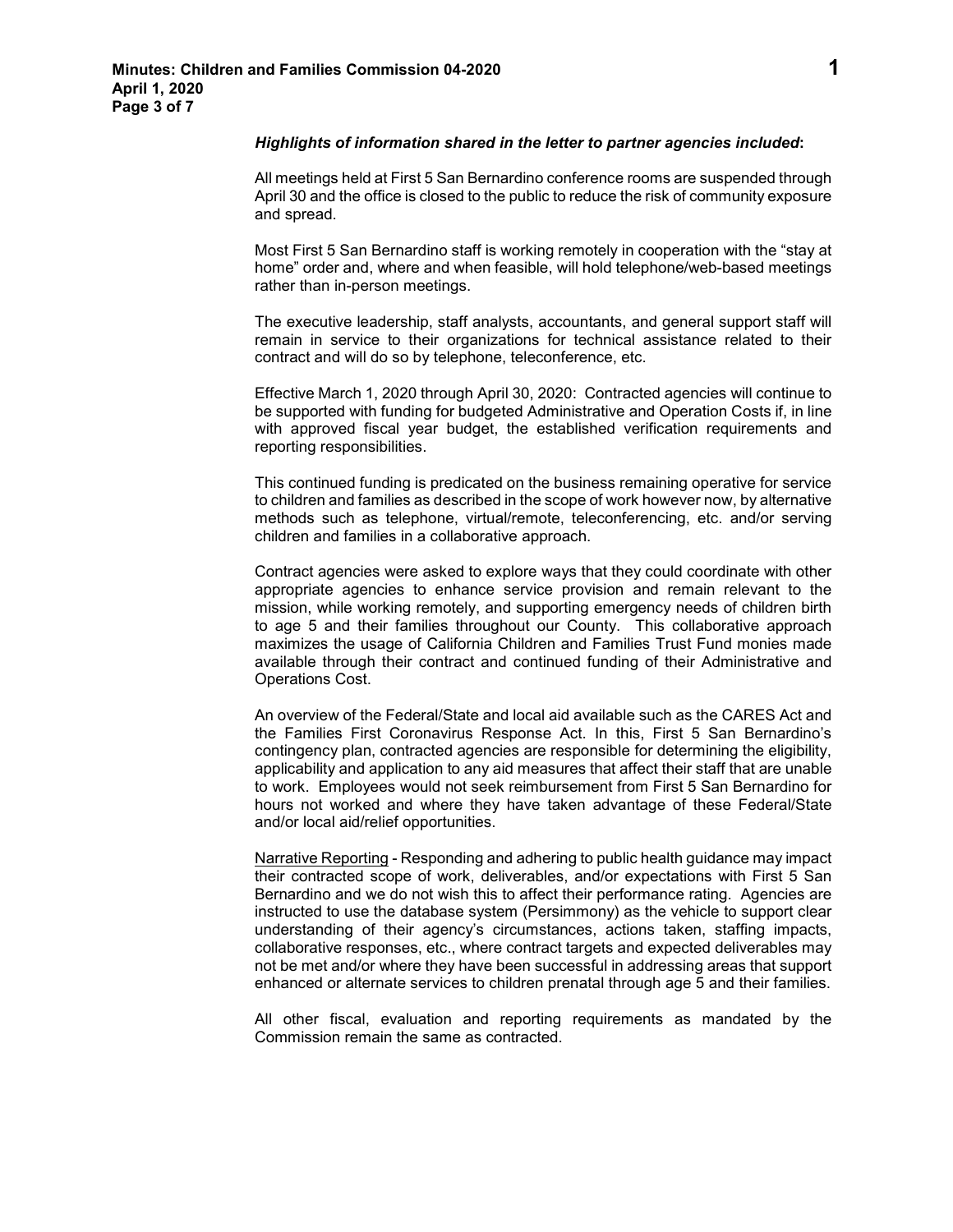#### **Media Campaign**

Our Community Engagement Specialist is gearing up for a social media campaign through the F5SB website that offers helpful suggestions, tips and potential resources for parents and families during this "stay at home" order.

# **First 5 Network & Mission**

Needless to say, there is a lot going on through the First 5 Network on responding to the COVID-19 pandemic with assistance to our young children and their families. Through the First 5 Association, we have an effective communication process to consult and share with one another and all of our Statewide partners, including the Governor's office and the CA Dept. of Education. A special link has been created where Commissions can share COVID-19 Resources statewide.

## **3 major activities to share:**

1) As part of the statewide First 5 Network and in partnership with our local Resource & Referral Agency- (CCRC), there are efforts underway to provide much needed emergency supplies to essential service workers and child care facilities throughout our County. These supplies include everything from hand sanitizers, disinfectant wipes, toilet paper, diapers, baby formula, etc. This resource is especially geared to our child care providers, where incidentally more than 700 providers are still operating and providing care for our children in San Bernardino County. The lead on this project is our Advisory Committee Vice Chair – James Moses.

On March 27<sup>th</sup>, a call was held between representatives of Supply Bank, CA Health and Human Services, the Resource & Referral Network, First 5 CA, First 5 Association and CAPPA (representing Alternative Payment Program agencies), to discuss the status of the completed survey from all 58 counties identifying need and now to determine next steps. One important step was to share our survey with our County Emergency Operations Center who, in turn, will refer the request to State OES for fulfillment and possible funding. James Moses has begun that work and is keeping us connected.

- 2) The CA **Family Resource Center** Association is working with the Office of Child Abuse and Prevention (OCAP), embedded in the California Department of Social Services, to provide relief to Family Resource Centers (FRCs) through this COVID-19 pandemic. First 5s have been asked to check in with our network of funded FRCs to see if they would be interested in completing a survey related to their needs. First 5 San Bernardino does not currently have an initiative supporting "stand alone" resource centers, however, many of our services are provided through them. We are reaching out to these FRCs to support their efforts to serve families with additional resources.
- 3) **IMPACT:** First 5 CA recently sent out guidance to counties regarding flexibility in the use of IMPACT funds during this crisis. While counties appreciate the increased flexibility, we continue to struggle with using IMPACT funds in two major respects: 1) timeframe in which to spend the funds (all current IMPACT funding must be expended by June 30, 2020); and 2) the inability to use funding on consumable products (such as diapers, formula, wipes, cleaning supplies, etc. Both issues are being elevated with the Department of Education and First 5 CA and we hope to hear something helpful soon.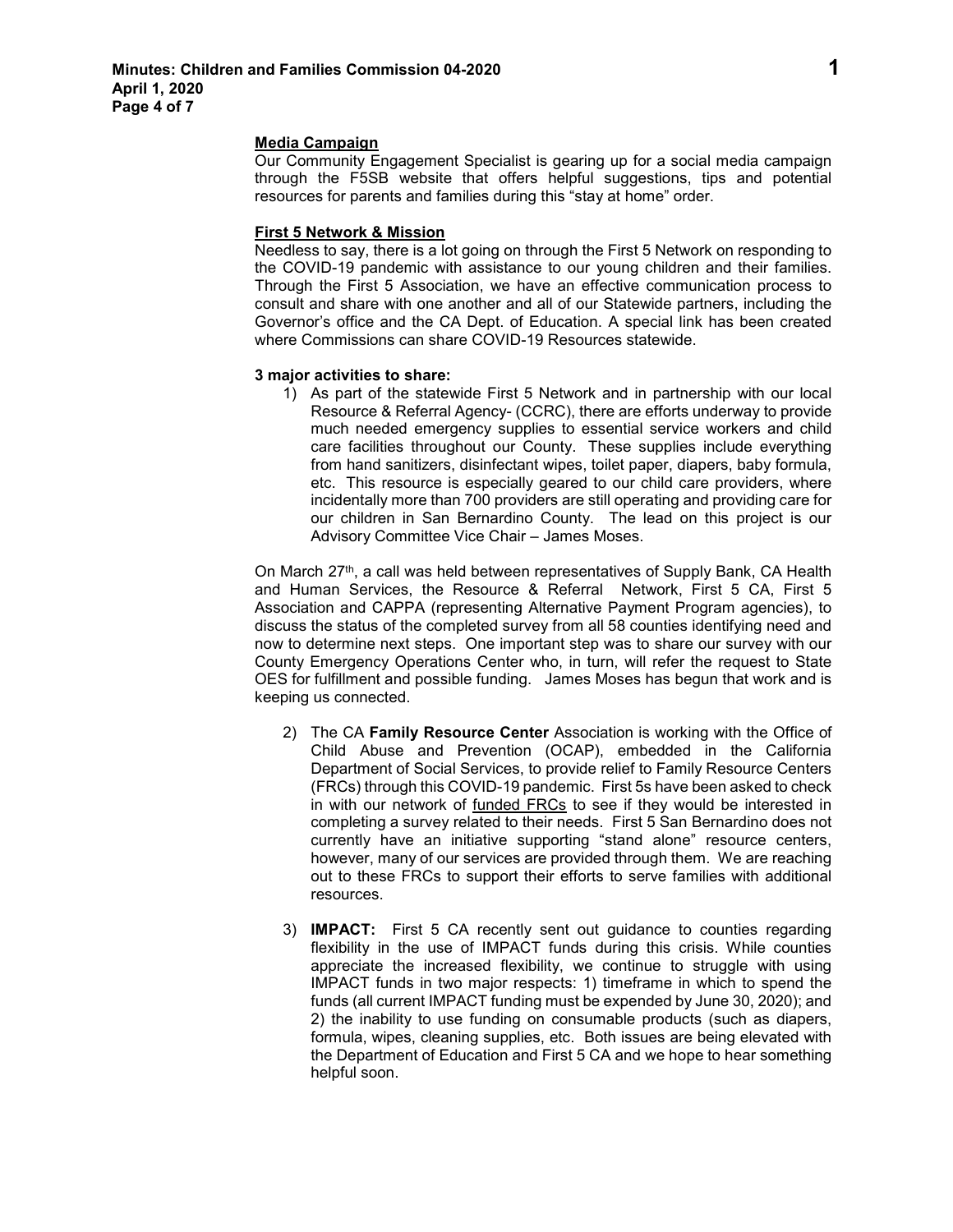## **Advocacy Day**

The First 5 Advocacy Day event planned for April 21st has been cancelled for "inperson" participation, however, some of our legislators have expressed interest and we are currently looking into virtual ways we can still conduct our advocacy work and relationship building with our policymakers.

## **Census 2020**

Although today is touted as Census Day in our campaigns, the response period actually began March  $12<sup>th</sup>$  and is now extended to August  $14<sup>th</sup>$ . As we all practice social distancing and making adjustments to our work, please continue to remind our communities that the census allows us to self-respond in the comfort of our own homes. During this time, remind folks that they can self-respond online, by phone, or by mail. While we can't be out and about in the community distributing materials and books for children, First 5 San Bernardino continues to support a Complete Count 2020 through Facebook, Instagram and Twitter feeds.

Motion by Commissioner Weinstein and seconded by Commissioner Ovitt to approve the Consent Items.

Pursuant to Government Code section 54953 (b)(2), a roll call vote was called as follows:

**Consent** Commissioner Escalante: Aye Commissioner Gonzales: Aye Commissioner Hill: Aye Commissioner Ovitt: Aye Commissioner Thomas: Aye Commissioner Weinstein: Aye

Without further comment or objection, motion carried by unanimous vote.

| Item No. | <b>CONSENT</b>                                                                 |
|----------|--------------------------------------------------------------------------------|
| 1        | Approve Minutes of March 4, 2020 Commission Meeting.                           |
|          | (Presenter: Ann M. Calkins, Executive Assistant 252-4252)                      |
| 2        | Approve Amendment A8 of CFC SB Policy 04-02 Conflict of Interest Code Appendix |
|          | В.                                                                             |
|          | (Presenter: Ann M. Calkins, Executive Assistant, 252-4252)                     |

| Item No. | <b>DISCUSSION</b>                                                                                                                                                                                                                                                                                                                                                                                                                                                                                                                                                                                                                                                                                                                  |
|----------|------------------------------------------------------------------------------------------------------------------------------------------------------------------------------------------------------------------------------------------------------------------------------------------------------------------------------------------------------------------------------------------------------------------------------------------------------------------------------------------------------------------------------------------------------------------------------------------------------------------------------------------------------------------------------------------------------------------------------------|
| 3        | A. Authorize First 5 San Bernardino (F5SB) to enter into a contract with California<br>Department of Education (CDE) for the Quality Counts California Equitable<br>Learning Opportunities (QCC ELO) grant award of \$267,010 for Fiscal Year 2019<br>- 2020 to support the local Quality Rating Improvement System (QRIS).<br>B. Approve Amendment A1 for Contract EC033 with Child Care Resource Center for<br>\$2,068,827 for Fiscal Year 2019-2020 resulting in an increase of \$267,010 for a<br>cumulative total of \$3,870,644 for Fiscal Years 2018-2020 for coordination of<br>quality improvement services, program evaluation and professional development.<br>(Presenter: Tania Offerrall, Staff Analyst II, 252-4262) |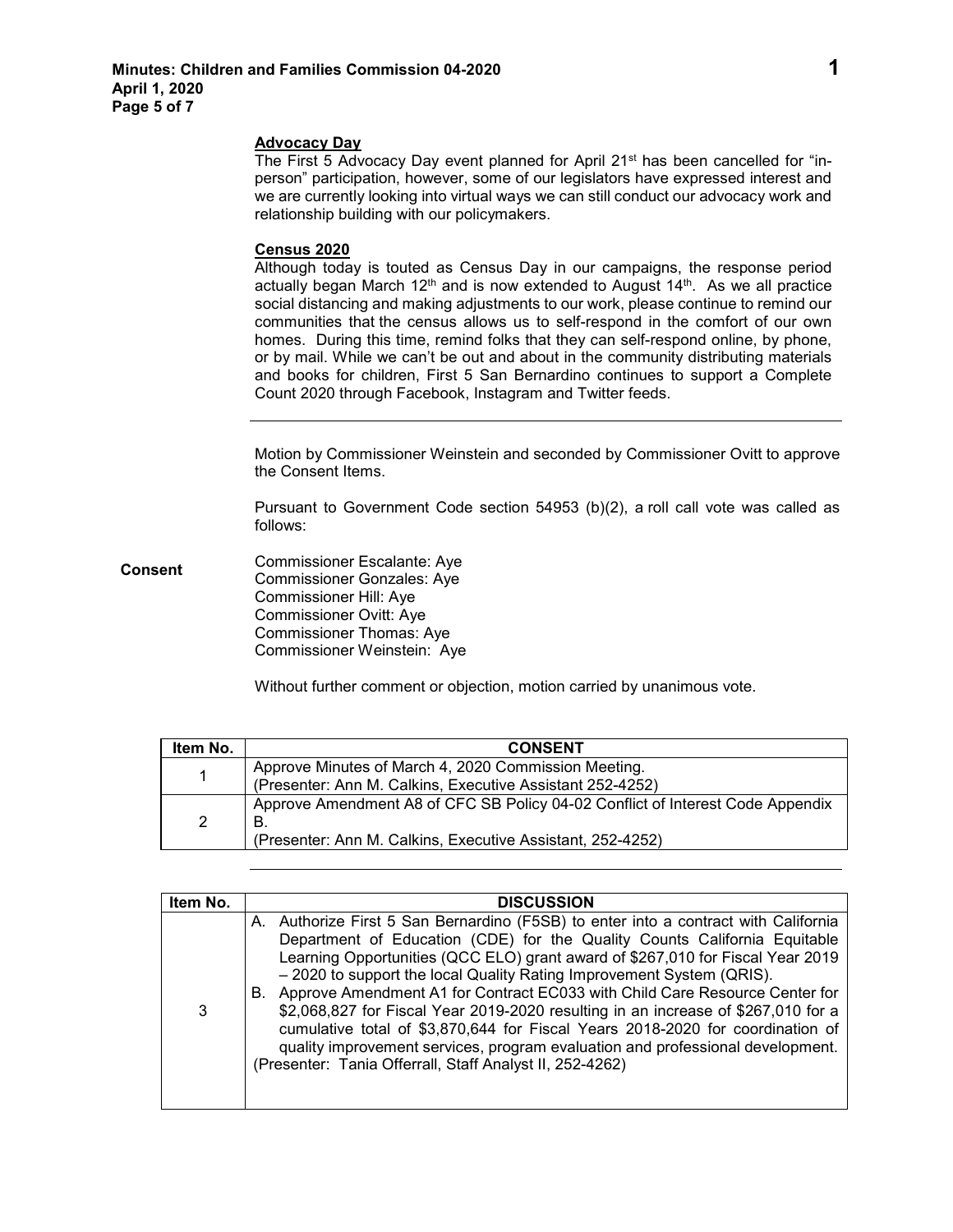|   | <b>Discussion</b>                                                                                                                                                                                                                                                            |
|---|------------------------------------------------------------------------------------------------------------------------------------------------------------------------------------------------------------------------------------------------------------------------------|
|   | None                                                                                                                                                                                                                                                                         |
|   |                                                                                                                                                                                                                                                                              |
|   | <b>Public Comment</b>                                                                                                                                                                                                                                                        |
|   | None                                                                                                                                                                                                                                                                         |
|   | Motion made by Commissioner Escalante and seconded by Commissioner Gonzales<br>to approve Item 3.                                                                                                                                                                            |
|   | Pursuant to Government Code section 54953 (b)(2), a roll call vote was called as<br>follows:                                                                                                                                                                                 |
|   | Commissioner Escalante: Aye<br><b>Commissioner Gonzales: Aye</b><br><b>Commissioner Hill: Aye</b><br>Commissioner Ovitt: Aye<br>Commissioner Thomas: Aye<br>Commissioner Weinstein: Aye                                                                                      |
|   |                                                                                                                                                                                                                                                                              |
| 4 | Without further comment or objection, motion carried by unanimous vote.<br>Approve and authorize issuance of Request for Qualification (RFQ) for Evaluation and<br><b>Technical Support Services.</b><br>(Presenter: Alejandro Gutierrez-Chavez, Staff Analyst II, 252-4258) |
|   | <b>Discussion</b><br>None                                                                                                                                                                                                                                                    |
|   | <b>Public Comment</b><br>None                                                                                                                                                                                                                                                |
|   | Motion made by Commissioner Weinstein and seconded by Commissioner Ovitt to<br>approve Item 4.                                                                                                                                                                               |
|   | Pursuant to Government Code section 54953 (b)(2), a roll call vote was called as<br>follows:                                                                                                                                                                                 |
|   | Commissioner Escalante: Aye<br><b>Commissioner Gonzales: Aye</b><br>Commissioner Hill: Aye<br><b>Commissioner Ovitt: Aye</b><br><b>Commissioner Thomas: Aye</b><br>Commissioner Weinstein: Aye                                                                               |
|   | Without further comment or objection, motion carried by unanimous vote.                                                                                                                                                                                                      |

| Item No. | <b>INFORMATION</b> |
|----------|--------------------|
|          | None               |

**Public Comment** None

٦